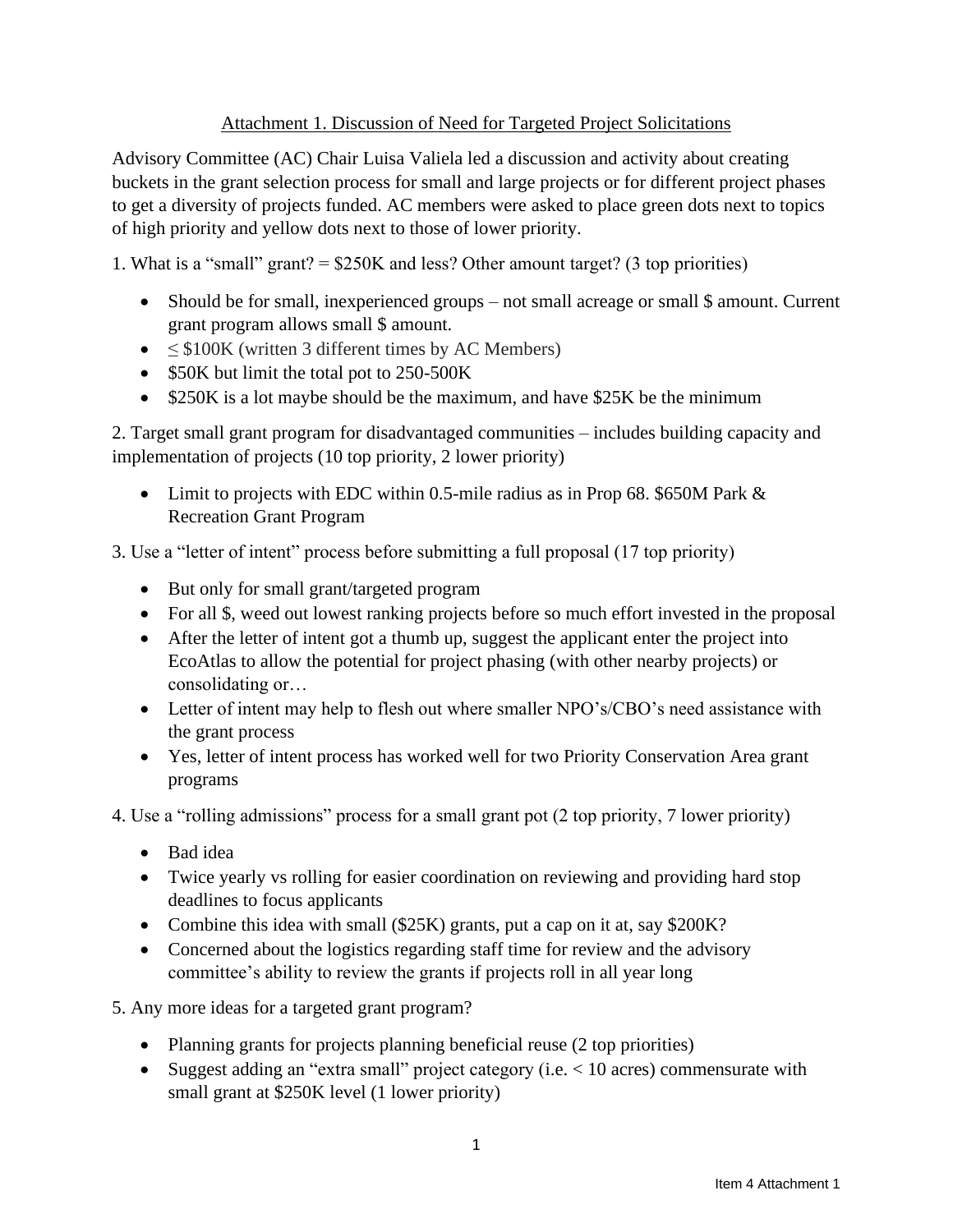- How can staff do all of this? Per Sam Schuchat, past unsatisfactory experience with grants to small inexperienced non-profits
- Develop examples, FAQs, and approved projects
- I think a modification to the request for proposals that requires (cities/counties) applicants to co-apply with a local non-profit that works with disadvantaged communities is needed
- Develop a shadowing program that links smaller NPO's and CBO's with organizations who regularly apply for Measure AA type grants for either hands on learning of the grant process or collaboration on projects
- Small groups should be partners with experienced organizations
- Legal aide education (Marina Psaros willing to help)
- Limit capacity building expenditures can be a waste of funding if unsustainable
- For large scale projects, require a partnership with community-based organization within/near project area
- "Force" collaboration
- Returned my yellow dots because all ideas are good. We just need to ACT and need a small grant program (2 lower priorities)
- Anything to simplify process and lower effort/barriers can be helpful. Letter of intent is very helpful to test the idea before committing to writing a grant application, then support with grant writing and management

6. Develop a "traveling show"/communication/presentation for reminding project proponents of funding availability/priorities – share lessons learned (7 top priorities, 4 lower priority)

- Consider making Youtube videos to publicize successful small EDC projects
- Yes, if online only
- PR always good, must be good use of \$
- Possibly create a broad "roadshow" on Measure AA. The process, the types of projects, etc. will help lower the real perceived barriers to applying
- I think we should develop an outreach module that targets small grants and send it to :/ target: community engagement disadvantaged communities smaller non-profits

7. Target small grant program for smaller non-profit organizations (4 top priorities, 2 lower priorities)

- Should be for all small, inexperienced organizations not just in EDC's. Example: Enviro groups
- Cities? Would not limit this way.
- Why not?

8. Small grants program that invests in planning phase of projects – especially to engage stakeholders in disadvantaged communities (9 top priorities, 4 lower priorities)

- This is similar to  $#2 I$  like it but we should say to help them facilitate inclusionary solutions
- I prefer more than just planning